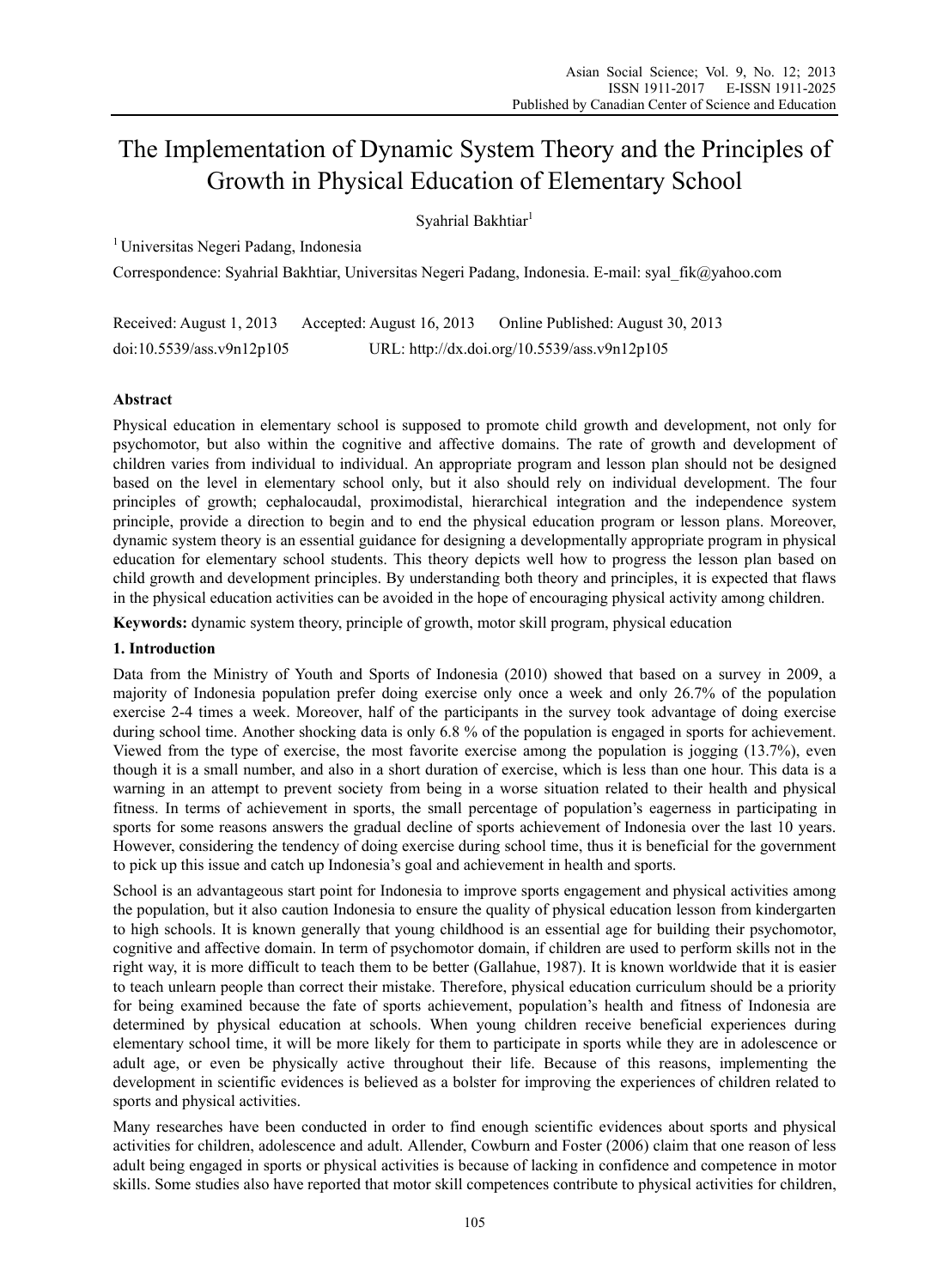adolescence and adult (Barnett, Van, Morgan, Brooks & Beard, 2008; Hands, 2009; and Stodden, Goodway, Langendorfer, Roberton, Rudisill, Garcia, & Garcia, 2008). Object control skills, as a component of fundamental motor skills, are responsible for moderate to vigorous physical activity (MVPA) (Barnett, Morgan, Ball, & Lubans, 2011), which lead to being physically active and improve one's health related physical fitness. Regarding the essential of motor skill competence, many research have implemented various motor skill program to children in different approaches, such as direct instructional (Goodway & Branta 2003; Goodway, Crowe, & Branta, 2003; Goodway & Rudisill, 1996), mastery motivational climate (Martin, Rudisill, & Hastie, 2009; Valentini & Rudisill, 2004), community program (Draper, Achmat, Forbes, & Lambert, 2012), and parent-assisted instruction (Hamilton, Goodway, & Haubenstricker, 1999). However, since data from the Ministry of Youth and Sports of Indonesia reveals that more population spend more time doing exercise in school, it would be more beneficial for analyzing the motor skill program in school settings in order to improve children's motor skills competence and sport achievement. Thus, the purpose of this study is to describe basic principles of designing an appropriate motor skill program for school settings in hope to improve children motor proficiency and their motivation to participate in sports.

## **2. Dynamic System Approach for Motor Skill Program**

Reviewing physical education curriculum for elementary schools to high schools in Indonesia found that programs have been designed based on the academic year (equal with age of children). Even, most elementary schools have physical education program based on sports related movement for elementary students. These circumstances are a misconception due to lack understanding of children motor development. Hence, understanding Dynamic System Theory could help in reviewing the physical education curriculum. Dynamic System explains that motor development follows dynamic and system concept. This theory claims that motor development does not depend on age, yet it is related to age. (Gallahue, Ozmun & Goodway, 2012). It means that age cannot be an absolute standard for motor skill performance. Motor development does not follow a rigid rule based on the progress of age, but age is only for a rough estimation of motor performance. Consequently, constructing curriculum based on age obviously against the dynamic approach in Dynamic System theory.

The word "dynamic" means the development is non-linear. It goes through all stages of motor skills, but not in a hierarchical order. (Gallahue, Ozmun & Goodway, 2012). Stage in motor skills refers to a universal, sequential, and hierarchical appearance of movement, which also was ordered considering the principles of growth and development in children (Roberton, 1978). It is an estimation of the ability of children within a particular skill in certain age range. Dynamic allows children to go through stage three before stage two in motor skills. This dynamic process has been supported by Garcia and Garcia (2002) through their study in examining throwing development in children. In other words, development is a discontinued process and can be reordered. This dynamic mechanism is also due to individual factors, known as constraints. Constraints are categorized into two, which are factors that encourage the development, known as affordances, and factors that impede the development, called rate limiters (Gallahue, Ozmun & Goodway, 2012). Affordances can be motivation, encouragement, positive feedback, and environment while rate limiters can be biology constraints (e.g. body shape, body mass index), environmental constraints (e.g. weather, seasons) and task constraints (e.g. static and moving target).

The term "system" describes that the development involves an individual organism organized by various subsystems (Gallahue, Ozmun& Goodway, 2012). This biological self-organizing system is a result of adaptation to the environment yielding a movement behavior. Therefore, the development cannot be linear because it is dependent on the individual biology, the tasks and the environment which differ from one another. Kamm, Thelen, & Jensen (1990) emphasize that system within a body lead children to a particular movement that they are able to do. However, the experiences that children have during their play activities adapt their body to develop and progress their motor skills. Kicking a ball for beginners, for instance, indicates that children have no balance to make a back swing of the kicking foot. Pushing movement of foot to kick a ball implies that children have lack balance in their body and lack of strength in their supporting foot, resulting inability to stand up with one foot over a long period of time. Hence, kicking a ball with a pushing action of their foot as quick as they can in order to get both feet back on the ground seems as a solution for children to prevent them from falling down. However, if children are stuck in this condition, their ability to kick will not evolve. Thus, through their motor skill programs, kicking activities would stimulate systems within their body, such as neuron, muscle strength and coordination systems, to thrive to be more mature.

Considering the essential of fundamental motor skills (FMS) supported by dynamic system theory, the motor developmentalists were inspired to design a specific program for promoting FMS by manipulating constrains in children environment (Deli, Bakle, & Zachopoulou, 2006; Goodway & Branta, 2003; Goodway, Crowe & Ward,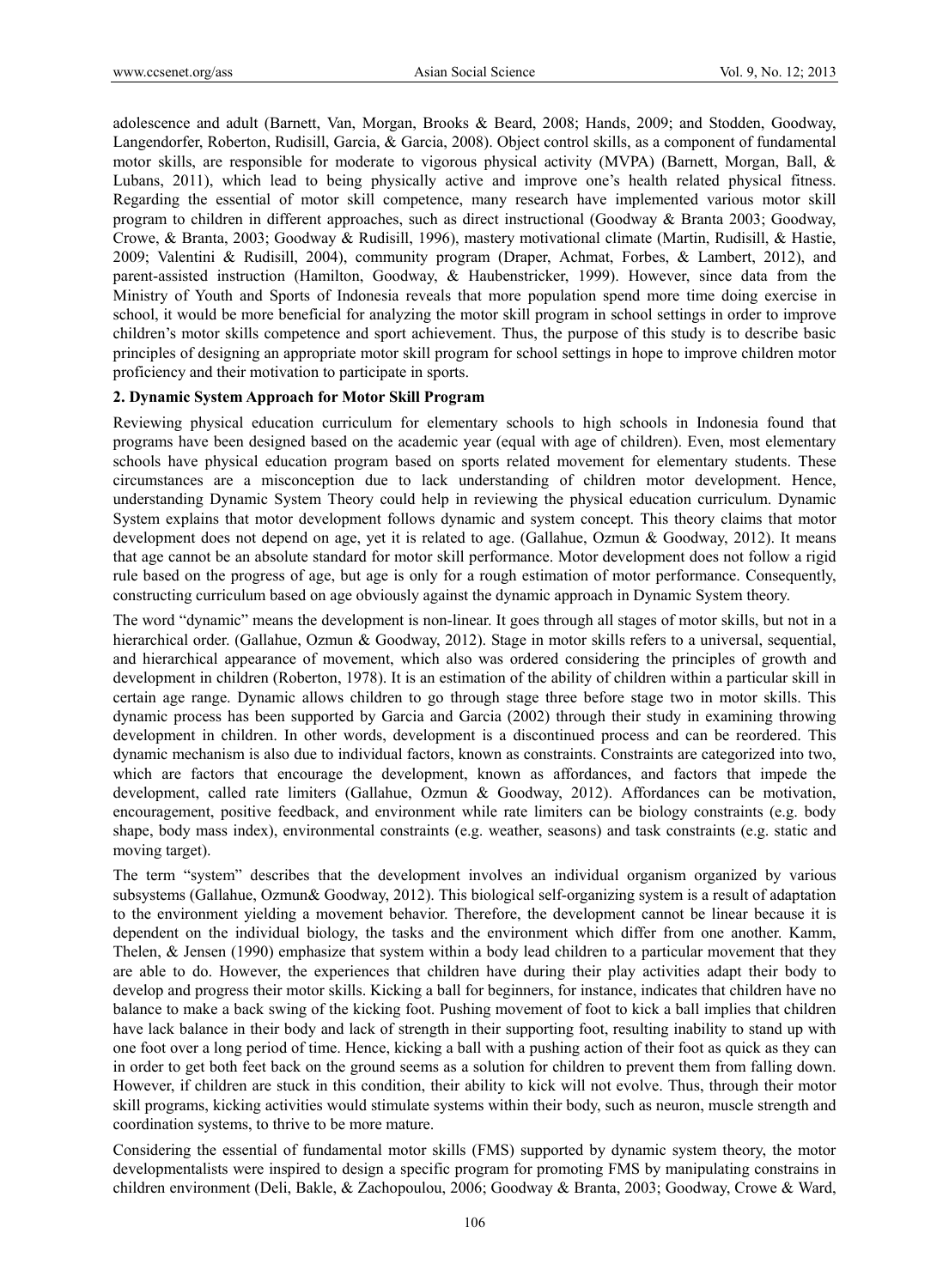2003). It is believed that experiencing many gross motor skill practices would allow the maturation and development in children's movement system biologically, including large and small muscles, nervous and circulation system. Moreover, FMS would open a wide range of opportunity for children to be physically active outside and socialize with their peers. It will help children to promote their self-esteem and their perception about their potential. Under those circumstances, FMS is useful to promote not only their motor, but also another domain of their development, such as cognitive function and social function, which are useful for their entire life.

## **3. Suggestions for Indonesia's Elementary School Physical Education Curriculum**

Motor skills develop along with children's body growth and development. Hence, it is highly essential to understand the principle of growth to design an appropriate motor skill program or lesson plans at schools. Feldman (2008) explains that growth follows four main principles, which are *cephalocaudal* (from head to toes), *proximodistal* (from center to the outward of the body), *hierarchical integration* (from simple to complex skills) and the *independence systems* (various rate of growth in body system). These four principles should be basic guidance for educators and experts in designing and implementing a better program for children. Therefore, some suggestions with regard to the elementary school physical education curriculum is given considering the four basic principles of motor development.

*Cephalocaudal* principle states that upper body would mature earlier than lower body. This principle serves as a guidance that elementary school physical education should be design by working on the upper body first before the lower body. For instance, during teaching striking skill, which children should have a multi-limb coordination between hand and foot, it is suggested that lesson plan should begin working in correcting hand before foot. In general, children for lower grade in elementary schools might have a larger portion of time for upper limb intervention lesson plan than lower limb one. Yet, it does not mean that while working with upper body limb, we are not allowed to work with the lower body extremities. What a program designer should care is the focus in the program should follow the growth pattern of children. While working with upper extremities, the lesson plan enables to begin with giving stimulation for lower body ability.

One of implementation of the *proximodistal* principle is related to gross and fine motor skill development. FMS provide a mechanism to develop large muscle to support gross motor skills as well as small muscles to support fine motor skills. Based on the principle of *proximodistal* , which explains that the development progress from the center to the outer of body (Feldman, 2008), children would be maturely developed in their trunk before their extremities. Further, their arms should develop prior the development of their finger. As an illustration, in the beginning stage of catching, children catch a ball by using their arms, by hugging or scooping the ball then followed by catching ball using their hand (Gallahue, 1987). These stages imply that their muscle around their hand and fingers have not developed yet while children perform novice stage and evolve to well-developed muscles in later stages. These progressive stages clearly depicts that using hand in catching comes at more mature stages, indicating that the development of hands occur after the arms; developing center of the body is preceded by outward of body. Even though, children do not experience those skills orderly, they would develop their capability to catch the ball based on their body readiness and the exercise. In addition of this principle, children need time to be able to figure out the spatial awareness. In early childhood, since the senses of peripheral of the body have not matured yet, children have difficulties in estimating the distance. This limitation restricts them to execute any movement smoothly. They often failed when they are running or striking. That is why little children learn striking by using a short bat to help them to judge their distance gradually.

Skill themes method introduced by Graham, Holt/Hale, & Parker (2007) is a method to plan developmentally appropriate lesson plans for students, which obviously implement the hierarchical integration principle. All motor skills are taught from pre control to proficiency level sequentially begin from simple task to more complex task. Changing the target from stationary to a moving target is one example of how to manipulate the task in lesson plans. Children would focus only with their movement technique in stationary target. On the contrary, they should be able to combine their movement technique with their vision, eye-foot/hand coordination and balance in moving target. The sequence of teaching skill based on this principle is supported by Gallahue (1987). He describes the developmental teaching progression chart for both fundamental movement skills and sport-related movement skills that concomitant with hierarchical integration principle.

The independence of systems, as the last principle of growth, explains that each system within a body would grow in the different rate (Feldman, 2008). Payne and Isaacs (2008) depict that the proportion of children's body would vary from early childhood to late childhood that can impact their motor performance. During early childhood, their top of the body is larger than their low body. This top-heavy proportion influences their balance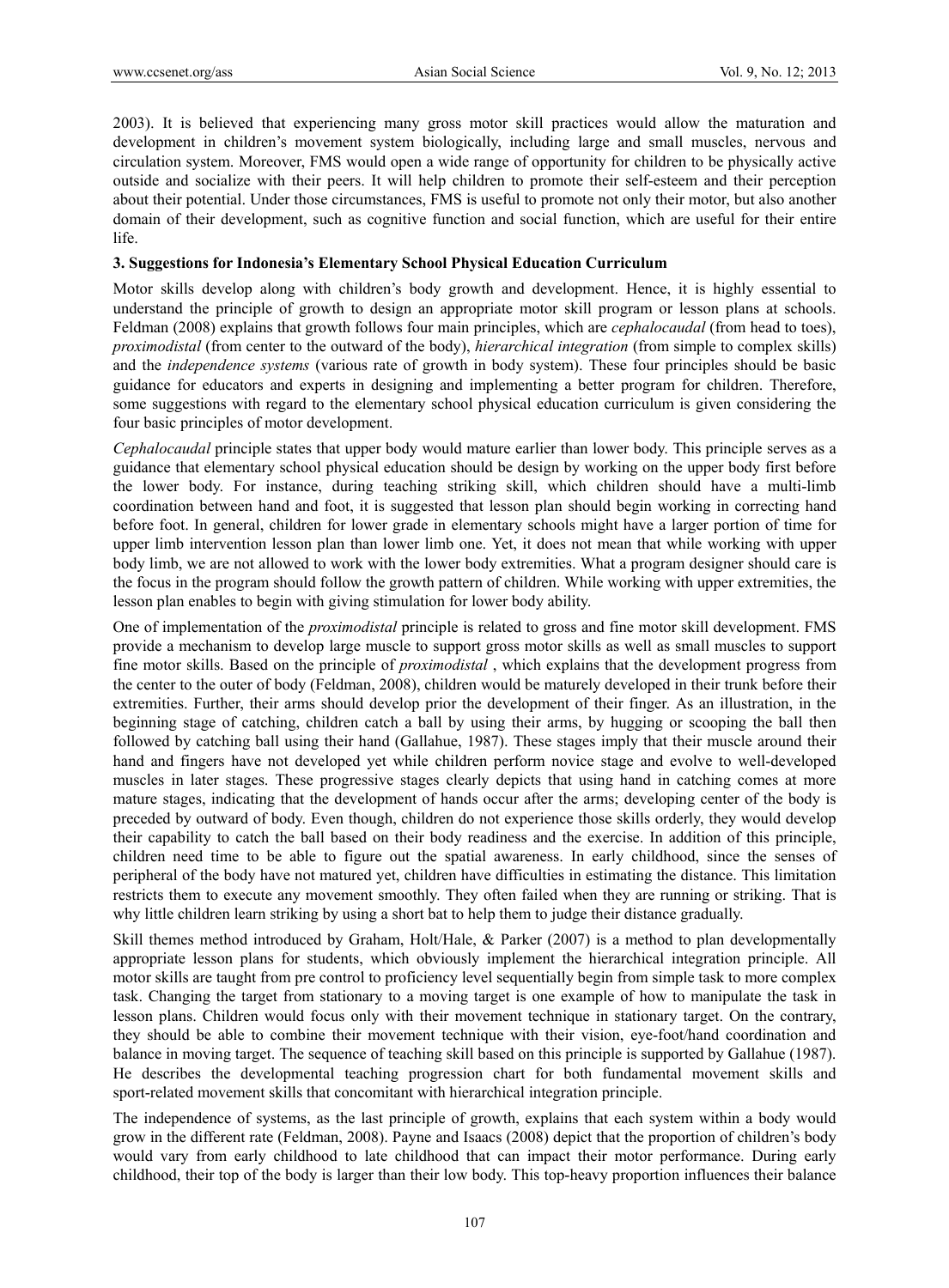that leads them to have a high guard through hands and arms keep up while they are moving. Moreover, Payne and Isaacs (2008) add the explanation that during the adolescence, children experience the widening of shoulder and hip that influences their motor performance, such as running. Even, children would decline some of their motor ability due to those changes in their body. Related to these phenomena, teachers and coaches have to have pay attention much more to prevent injuries or regression of body performance in children.

Based on the four main principle of growth, curriculum of physical education in schools should promote children's growth and development along with their motor performance. It is suggested that curriculum of physical education is designed comprehensively from the lower grade to higher in elementary schools based on those four principle. Begin with upper body, center area of body, and simpler tasks, then progress to lower and outward of the body as well as more complex movement tasks. Furthermore, the usage of equipment in motor skills program should along with those principles, for instance, the length of equipment should be proportional with the growth of children. Shorter equipment is more appropriate for lower grade elementary students than longer equipment. However, so far, the authors have not found any studies that explicitly describe the usage of principle of growth as a frame theory for research. It may be assumed that researchers may have implemented more than one theory as the framework and explained only the main theory, even though they also integrated the principle of growth into their program. Misconception in designing the program or lesson plan may trigger a disaster for children, such as bad experiences in exercising or even the deviation in body development. Nonetheless, a developmentally appropriate program would lead the improvement of children's growth and motor development, and motivation to be engaged in sports, as well.

## **4. Conclusion**

For the most part, data from The Ministry of Sports and Youth of Indonesia advises Indonesia to examine physical education curriculum and motor skills program for children. It is understood that a misconception in teaching motor skills during elementary schools would affect the participation of adolescence in sports, resulting the decline of sport achievement. The combination of dynamic system theory and four principles of growth guide physical education teacher, educator and coach to design motor skills program more developmentally appropriate to ensure children improve their motor skills. An appropriate motor skill program would result children who adroit in their basic movement skills can implement their skills in sport-related movement easily. If this mechanism ran as it should be, the coaching training department would be easier to find out some talented-competence children to be trained as elite athletes. Moreover, for those who have no willingness to be athletes, their motor proficiency would be beneficial skills for them to keep their life health and fit. Eventually, more population is expected to be more physically active in their life span.

## **References**

- Allender, S., Cowburn, G., & Foster, C. (2006). Understanding Participation in Sport and Physical Activity among Children and Adults: A Review of Qualitative Studies. *Health Education Research, 21*(6), 826-835. http://dx.doi.org/10.1093/her/cyl063
- Barnett, L. M., Morgan, P. J., E, V. B., Ball, K., & Lubans, D. R. (2011). A Reverse Pathway? Actual and Perceived Skill Proficiency and Physical Activity. *Medicine & Science in Sports & Exercise, 1*. http://dx.doi.org/10.1249/MSS.0b013e3181fdfadd
- Barnett, L. M., Van, B. E., Morgan, P. J., Brooks, L. O., & Beard, J. R. (2008). Does childhood motor skill proficiency predict adolescent fitness? *Medicine and Science in Sports and Exercise, 40*(12), 2137-2144. http://dx.doi.org/10.1249/MSS.0b013e31818160d3
- Deli, E., Bakle, I., & Zachopoulou, E. (2006). Implementing intervention movement programs for kindergarten children. *Journal of Early Childhood Research, 4*(1), 5-18. http://dx.doi.org/10.1177/1476718X06059785
- Draper, C. E., Achmat, M., Forbes, J., & Lambert, E. V. (2012). Impact of a community-based programme for motor development on gross motor skills and cognitive function in preschool children from disadvantaged settings. *Early Child Development and Care*, *182*(1), 137-152. http://dx.doi.org/10.1080/03004430.2010.547250
- Feldman, R. S. (2008). *Development across the life span* (5th ed.). Upper Saddle River, NJ: Pearson/Prentice Hall.
- Gallahue, D. L. (1987). *Developmental physical education for today's elementary school children*. New York: Macmillan.
- Gallahue, D., Ozmun, J. C., & Goodway, J. D. (2012). *Understanding Motor Development: Infants, Children,*